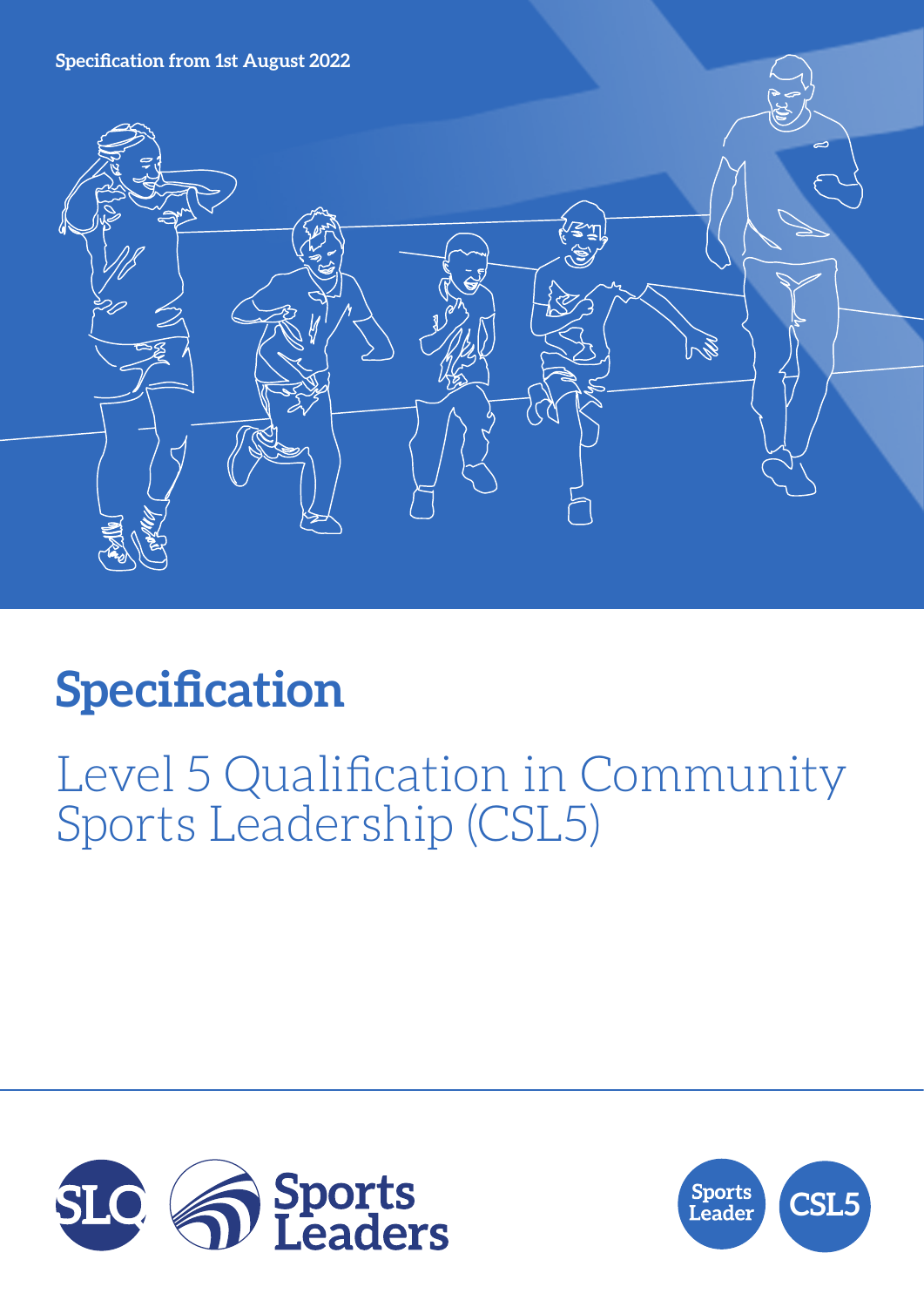## **Introducing the specification**

Following two years of temporary adaptations to the specifications in 2020/21 and 2021/22, the specification has been reviewed to be more relevant to the challenges that SCQF Level 5 Sports Leaders are likely to face. The qualification also aligns with professional standards for sport and physical activity leadership.

| Definition of         | The definition of community has evolved over the past year and remains true                                                                         |  |  |
|-----------------------|-----------------------------------------------------------------------------------------------------------------------------------------------------|--|--|
| community             | for the future. For the purpose of sports leadership community is defined as:                                                                       |  |  |
|                       | <b>Education provider</b><br>$\bullet$                                                                                                              |  |  |
|                       | Social bubble<br>$\bullet$<br>Home environment                                                                                                      |  |  |
|                       | $\bullet$<br>Social media/digital environment                                                                                                       |  |  |
|                       | The community local to the learner (e.g. at sports clubs, youth clubs,<br>$\bullet$                                                                 |  |  |
|                       | etc.)                                                                                                                                               |  |  |
|                       | When a learner is asked to deliver an activity within their community this can                                                                      |  |  |
|                       | be done for any of the above.                                                                                                                       |  |  |
| Demonstration of      | 5 hours sports leadership sessions as part of Unit 4 within their community.                                                                        |  |  |
| leadership            | This must be completed in at least two different community settings (see Unit<br>4 for guidance)                                                    |  |  |
| Responsibility of     | A Level 5 Sports Leader during training is required to be supported and guided                                                                      |  |  |
| leading safe sessions | at all times by their tutor/assessor or person in charge of the organisation they                                                                   |  |  |
| as a Sports Leader    | are leading in.                                                                                                                                     |  |  |
|                       | The responsible person will be required to advise the learner on risk                                                                               |  |  |
|                       | assessments and the interventions required to put in place in line with the                                                                         |  |  |
|                       | organisation's safeguarding and safety guidance.                                                                                                    |  |  |
|                       | Once qualified the Sports Leader will be able to lead with indirect supervision<br>and will be responsible for maintaining the safety of a session. |  |  |
| Learner Support       | The aim of these challenges is to support the Sports Leader to deliver safe and                                                                     |  |  |
| Challenges            | inclusive sport/physical activity sessions. They will guide the learner to                                                                          |  |  |
|                       | recognise the skills that are being developed and guide them to implement                                                                           |  |  |
|                       | them effectively in an ever changing environment.                                                                                                   |  |  |
|                       | These are learner facing resources and are available to access, as part of your                                                                     |  |  |
|                       | registration fees, as part of home learning or within face to face sessions.                                                                        |  |  |
|                       | The six challenges for to support your delivery of this qualification are:                                                                          |  |  |
|                       | Valuing Learning Challenge - Engaging with learning and your<br>1)<br>community                                                                     |  |  |
|                       | 2) Skills for Progression Challenge - The personal skills you need to                                                                               |  |  |
|                       | progress<br>3) Believe in Yourself Challenge - Building confidence to succeed                                                                       |  |  |
|                       | 4) Safety First Challenge - Leading activities safely                                                                                               |  |  |
|                       | 5) Adapting Activities Challenge - Developing activities for a changing                                                                             |  |  |
|                       | environment<br>6) Virtual Leading Challenge - Using technology for leading activities                                                               |  |  |
|                       |                                                                                                                                                     |  |  |
|                       | The support challenges are referenced throughout the tutor resources and the                                                                        |  |  |
|                       | Learner Evidence Records as 'Power Up Opportunities'.                                                                                               |  |  |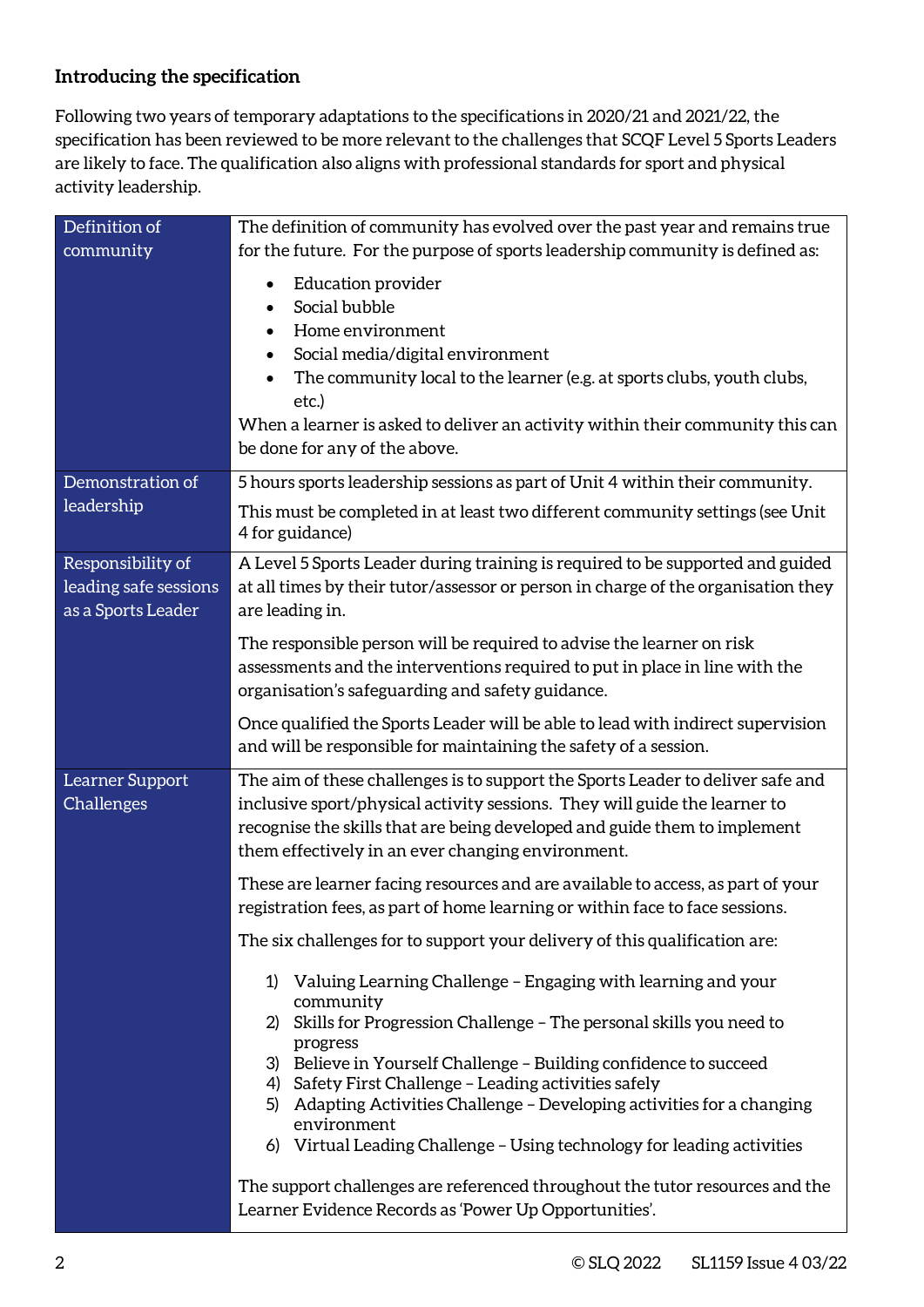#### **Qualification information**

#### **Objective:**

SCQF CSL5 is nationally recognised qualifications that enable successful learners to lead safe, purposeful and enjoyable sport/physical activity, under indirect supervision.

| Minimum age on course start date    | 13 years old                                                   |  |  |
|-------------------------------------|----------------------------------------------------------------|--|--|
| Pre-requisites                      | None                                                           |  |  |
| Level of supervision during course  | Direct supervision                                             |  |  |
|                                     | Direct supervision when Sports Leaders are 13-15 years old     |  |  |
| Level of supervision once qualified | Indirect supervision when Sports Leaders are 16+/turn 16       |  |  |
|                                     | years old                                                      |  |  |
| Notional Learning Time              | 64 hours                                                       |  |  |
| Tutored time (GL)                   | 33 hours                                                       |  |  |
| Demonstration of leadership         | 5 hours (see the demonstration of leadership section below for |  |  |
|                                     | more information on this)                                      |  |  |
| <b>Credits</b>                      | 7 credits                                                      |  |  |
| Insight points                      | 13                                                             |  |  |

#### **Demonstration of Leadership Hours – Reviewed for 2022/23**

| Unit                                              | Leadership hours required for courses with start<br>dates from 1st August 2022 |
|---------------------------------------------------|--------------------------------------------------------------------------------|
| Unit 5 – Lead sport/physical activity sessions in | 5 hours of leadership in at least two different                                |
| vour community                                    | settings                                                                       |

#### **Assessment**

SLQ Sports Leaders have provided an easy to use Learner Evidence Record (LER) for this qualification. The LER is mandatory and uses the following assessments:

- Practical observation with additional guidance of how to use videos and conferencing apps to support assessment decisions
- Assessment of written tasks (task worksheets provided in the LER)
- Plans and evaluations completed during the course

\* Reasonable adjustments can be made for learners who are unable to complete the LER

#### **Resources – Reviewed for 2022/23**

To assist you with the delivery and assessment of this qualification SLQ Sports Leaders will provide you with access to the following documents electronically:

- This qualification specification reviewed for 2022/23
- Learner Evidence Record reviewed for 2022/23
- A series of Learner Support Challenges to support learners to be adaptable to the changing safety needs of their community
- Tutor Resource presentation slides for each unit reviewed for 2022/23
- Quality Assurance Review Checklist
- Internal Verification forms reviewed for 2022/23
- Internal Assessment Record reviewed for 2022/23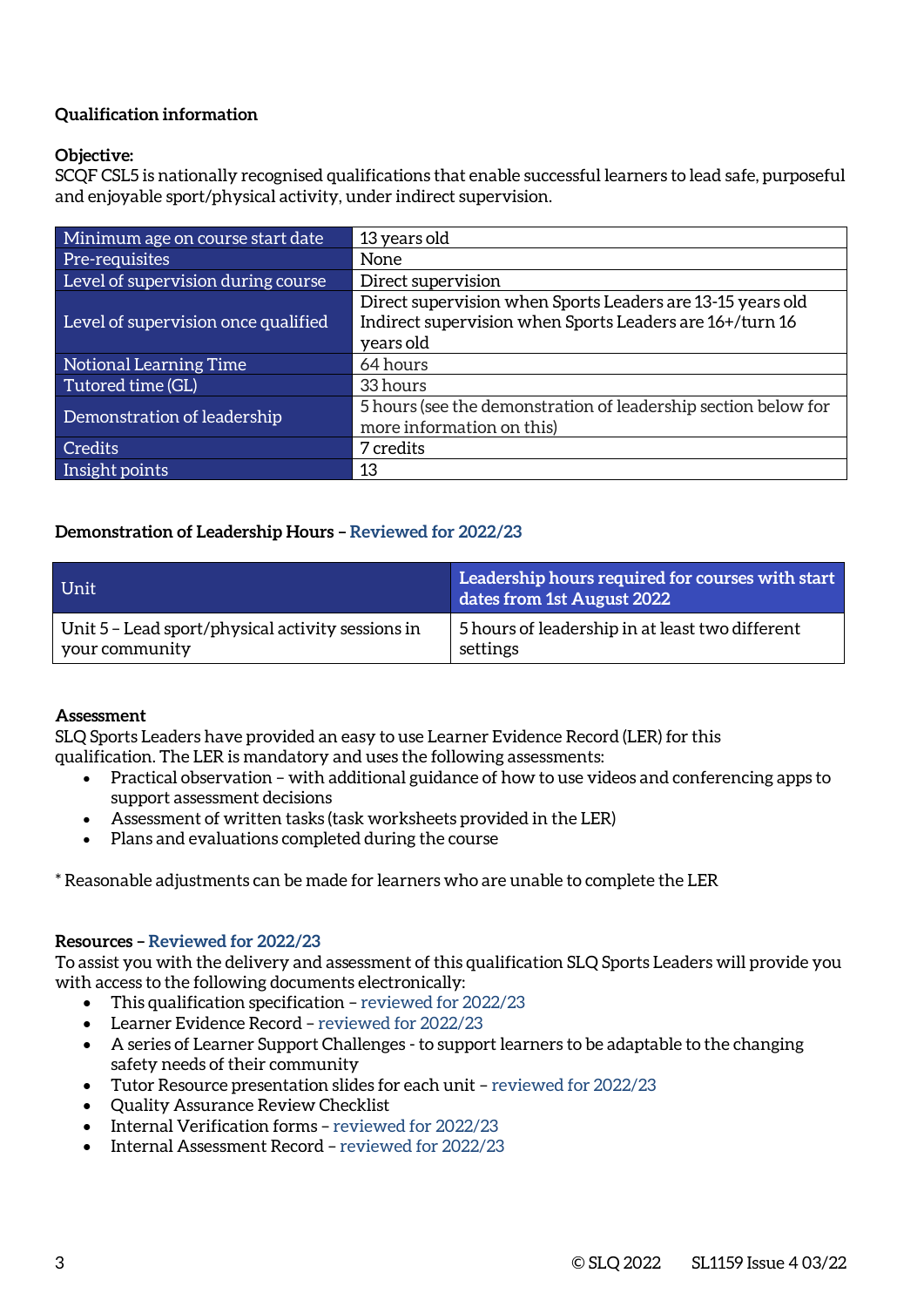#### **Training requirements for your Centre**

Tutor Training is mandatory for Centres planning to deliver SLQ Sports Leaders qualifications. A minimum of one person per Centre must undertake Tutor Training which gives 'Trained Tutor/Assessor' status lasting for two years.

Centre Course Manager (CCMs) e-training and Internal Verification e-training are also mandatory for those that are performing the roles at a Centre. Visit [LEAP](https://leap.slqskills.org/training-menu/?def=1) to complete the training.

#### **Policies**

When agreeing to the Terms and Conditions, all Qualification Centres have acknowledged that the following policies are in place and accessible to both learners and tutors as required:

- Malpractice and maladministration policy
- Appeals and complaints policy
- Equal opportunities policy

Our Quality Assurance reviews will check these are in place and whether these have been accessed in the last 12 months. If you have any questions regarding this requirement, please contact your Senior Quality Assurance Officer or email qa@sportsleaders.org.

#### **Progression**

This qualification has a progression pathway to the next level of Sports Leadership qualification. This qualification is the SCQF Level 6 Qualification in Sports Leadership.

#### **Price**

The price list for all SLQ Sports Leaders qualifications, awards and additional resources can be found [here.](https://www.sportsleaders.org/about-us-1/prices)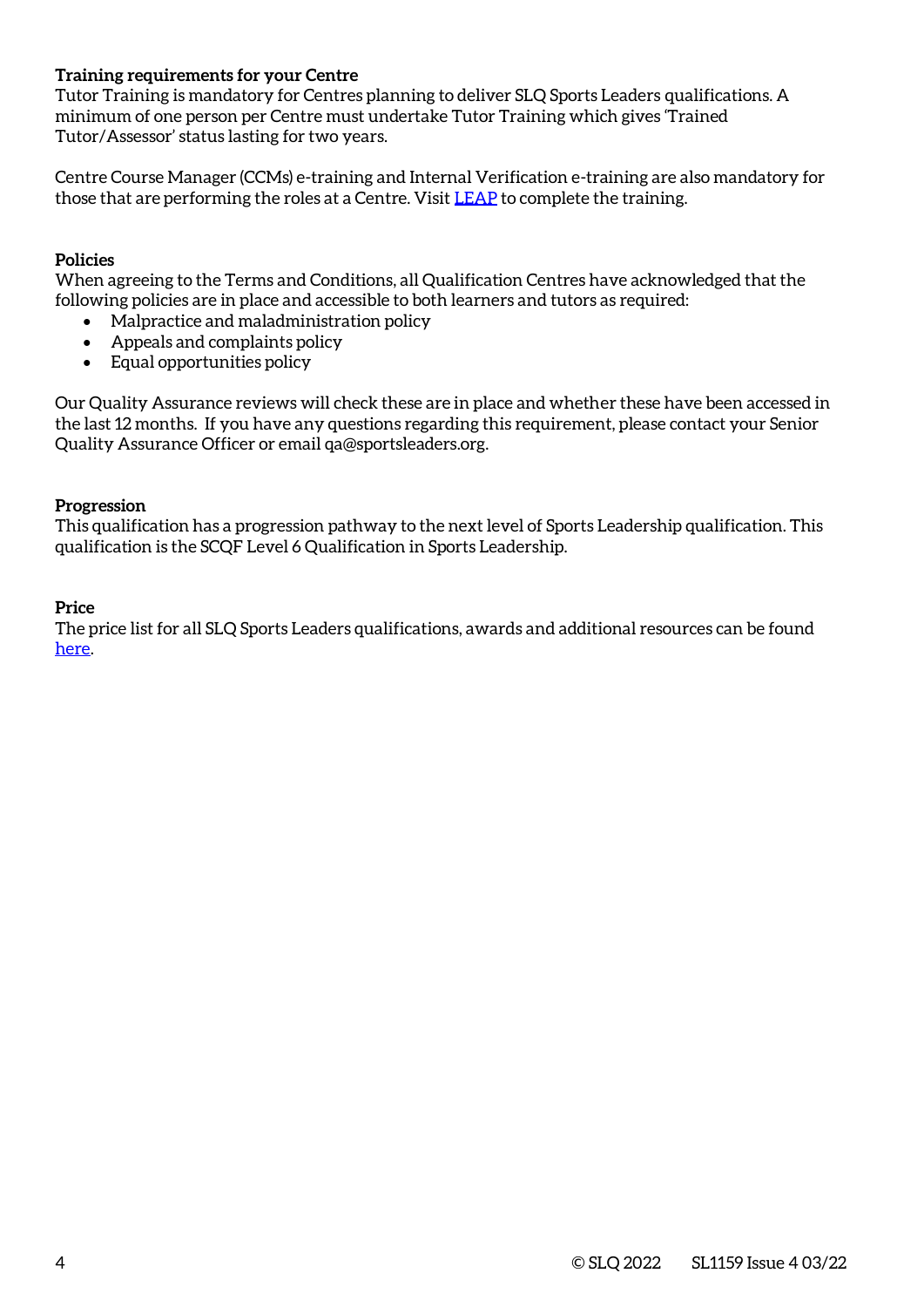### SLQ SCQF Level 5 Qualification in Community Sports Leadership (CSL5) Specification from 1st August 2022 Unit Overview

#### **What has changed?**

The Demonstration of leadership hours has changed to 5 hours for August 2022 course starts onwards.

| <b>Units</b><br>All units are mandatory                                  | <b>Guided</b><br>Learning<br>(Tutor time) | Directed study | <b>Notional</b><br>Learning<br><b>Time</b>                                                                                                                                                                                                  |
|--------------------------------------------------------------------------|-------------------------------------------|----------------|---------------------------------------------------------------------------------------------------------------------------------------------------------------------------------------------------------------------------------------------|
| Unit 1 - Building leadership skills                                      | 4                                         | 6              | 10                                                                                                                                                                                                                                          |
| Unit 2 - Plan, lead and evaluate sport/physical activity sessions        | 10                                        | 5              | 15                                                                                                                                                                                                                                          |
| Unit 3 - Assist in planning and leading a sports/physical activity event | 10                                        | 8              | 18                                                                                                                                                                                                                                          |
| Unit 4 - Lead activities which promote a healthy lifestyle               | 7                                         | 4              | 11                                                                                                                                                                                                                                          |
| Unit 5 - Lead sport/physical activity sessions in your community         | 2                                         | $8*$           | 10                                                                                                                                                                                                                                          |
|                                                                          | 33                                        | 31             | 64                                                                                                                                                                                                                                          |
|                                                                          |                                           |                | 7 credits<br>$\pm$ , and the set of the set of the set of the set of the set of the set of the set of the set of the set of the set of the set of the set of the set of the set of the set of the set of the set of the set of the set of t |

\* Includes 5 hours demonstration of leadership to complete in Unit 5 . The 5 hours demonstration of sport/physical activity session leadership must include sessions in at least two different settings (see Unit 5 for guidance)

Note: The learner needs to be assessed for and pass all performance criteria from Units 1 and 2 before leading any of the 5 hours leadership required for this unit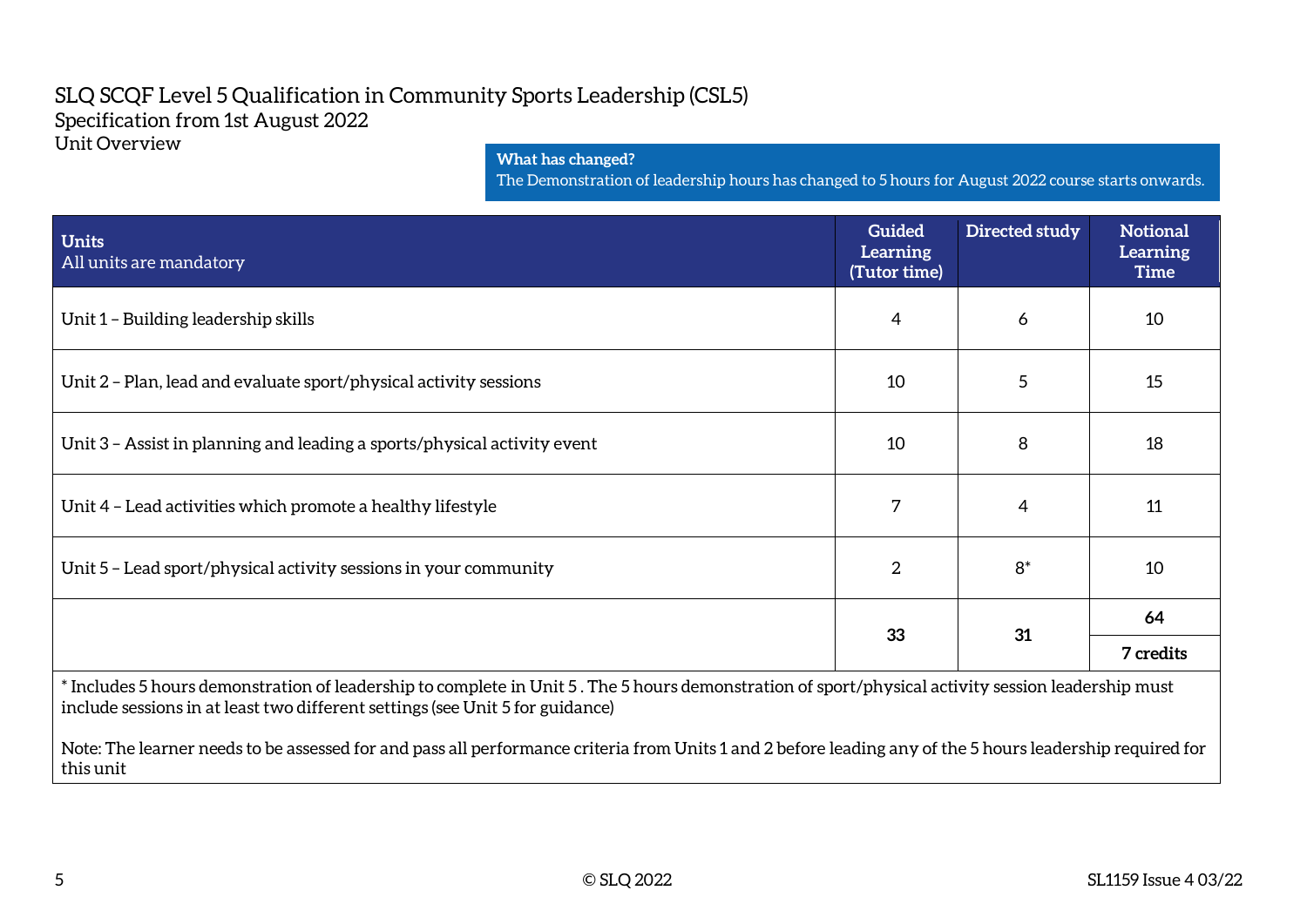## SCQF SLQ Level 5 Qualification in Community Sports Leadership (CSL5)

| Specification from 1st August 2022      | What has changed?                                                                                   |
|-----------------------------------------|-----------------------------------------------------------------------------------------------------|
| Units and Performance Criteria Guidance | In Unit 1, the Unit has been restructured and some of the Performance Criteria have changed to give |
|                                         | better guidance to the learner and the Tutor/Assessor. The LER will guide learners and any changes  |

in requirements for assessment decisions for Tutor/Assessors.

There is a new requirement to carry out an officiating role for 10 minutes.

| Unit 1 – Building leadership skills                                                                                                           |                                                                                                                                                                              |                                                                                                       |  |  |
|-----------------------------------------------------------------------------------------------------------------------------------------------|------------------------------------------------------------------------------------------------------------------------------------------------------------------------------|-------------------------------------------------------------------------------------------------------|--|--|
| Performance Criteria                                                                                                                          | Minimum action required                                                                                                                                                      | What needs to be completed                                                                            |  |  |
| Learning Outcome 1 - Understand the skills and behaviours needed for effective leadership                                                     |                                                                                                                                                                              |                                                                                                       |  |  |
| 1.1 Describe the skills that an effective leader will need                                                                                    | Describe the five skills (Communication, Self-belief,<br>Teamwork, Self-management, Problem solving) that<br>an effective leader needs and explain why they are<br>necessary | Task 1.1 - Leadership skills and<br>behaviours<br>Complete task worksheet                             |  |  |
| 1.2 Explain why the identified skills will be<br>necessary for effective, successful leadership                                               |                                                                                                                                                                              |                                                                                                       |  |  |
| 1.3 Describe the effect that behaviours can have<br>on effective leadership                                                                   | Describe the effect that behaviours can have on<br>each of the five skills (two behaviours per skill)                                                                        |                                                                                                       |  |  |
| Learning Outcome 2 – Understand the importance of leadership skills and behaviours in a range of situations                                   |                                                                                                                                                                              |                                                                                                       |  |  |
| 2.1 Explain the positive impact that the identified skills<br>and behaviours might have on employability and<br>success in a work environment | Explain the positive impact the five skills might<br>have on employability and success in a work<br>environment                                                              | Task 1.2 - Using leadership skills and<br>behaviours in other environments<br>Complete task worksheet |  |  |
| Learning Outcome 3 - Be able to manage the development of own leadership skills                                                               |                                                                                                                                                                              |                                                                                                       |  |  |
| 3.1 Audit own leadership skills                                                                                                               | Carry out an audit of and create an action plan to<br>develop own leadership skills                                                                                          | Task 1.3 - Reflecting on the leadership<br>skills you have used<br>Complete task worksheet            |  |  |
| 3.2 Create an action plan for developing leadership<br>skills                                                                                 |                                                                                                                                                                              |                                                                                                       |  |  |
| 3.3 Reflect on the development of own leadership skills<br>against an action plan                                                             |                                                                                                                                                                              |                                                                                                       |  |  |
| Learning Outcome 4 - Be able to take on the roles and responsibilities of a Sports Leader                                                     |                                                                                                                                                                              |                                                                                                       |  |  |
| 4.1 Act as an official                                                                                                                        | Take on the role of a selected official for a minimum<br>of 10 minutes - (i.e. Referee/umpire, Safety officer,<br>Scorer, Timekeeper, Coach, Manager/organiser)              | Task 2.1 - Plan, lead and evaluate<br>sport/physical activity sessions<br>Practical observation Form  |  |  |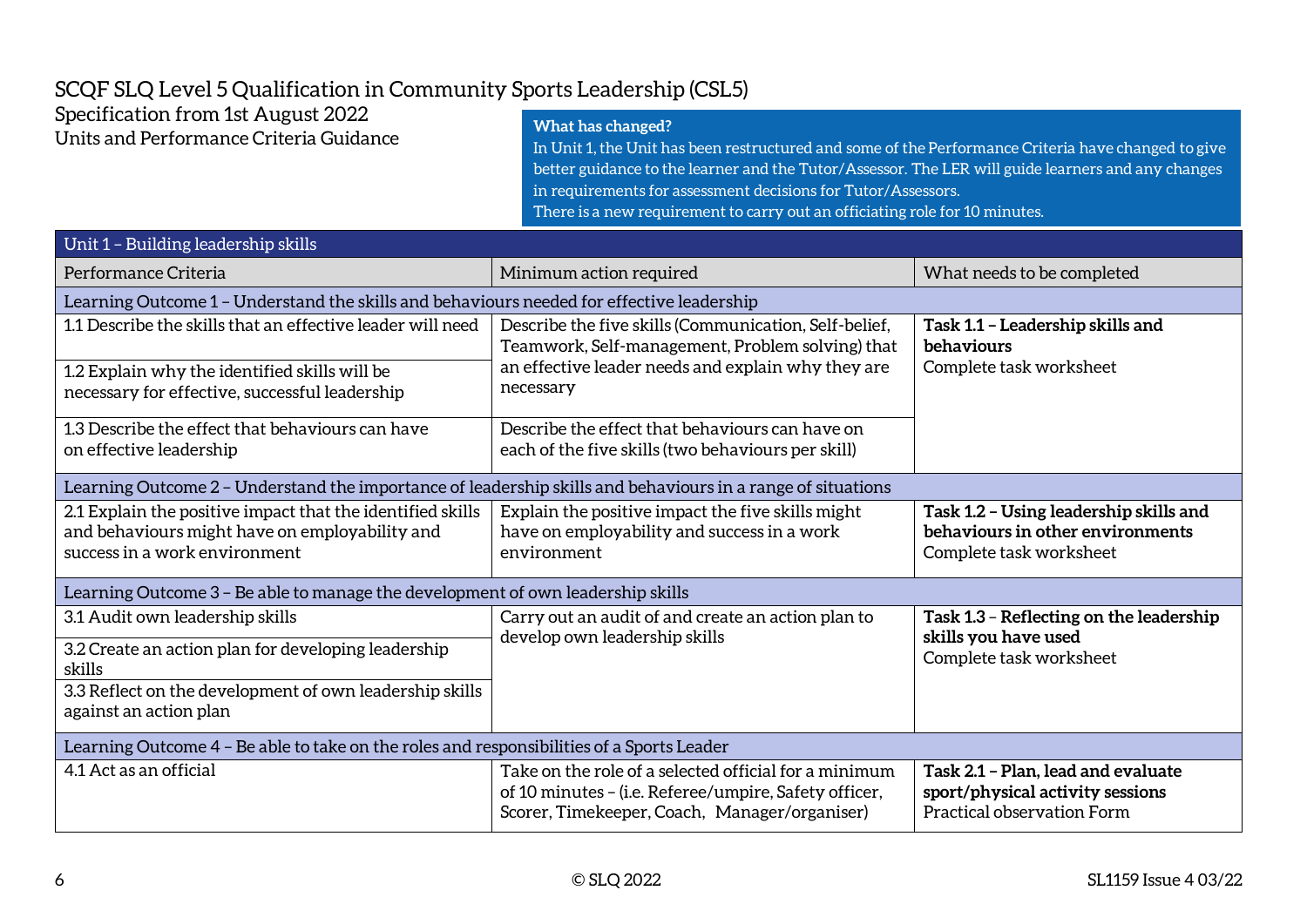In Unit 2, learners are now required to lead a minimum of 2 x 20 minutes sport/physical activity sessions rather than 2 x 15 minutes. This allows the learner to lead a complete session and reflects the time needed to lead a warm-up, a main activity and a cool down or closing activity.

| Unit 2 - Plan, lead and evaluate sport/physical activity sessions                                    |                                                                                                                                                                                                                                                                                                                                                                                        |                                                                                                                   |  |  |
|------------------------------------------------------------------------------------------------------|----------------------------------------------------------------------------------------------------------------------------------------------------------------------------------------------------------------------------------------------------------------------------------------------------------------------------------------------------------------------------------------|-------------------------------------------------------------------------------------------------------------------|--|--|
| Performance Criteria                                                                                 | Minimum action required                                                                                                                                                                                                                                                                                                                                                                | What needs to be completed                                                                                        |  |  |
| Learning Outcome 1 - Be able to plan structured, inclusive and safe sport/physical activity sessions |                                                                                                                                                                                                                                                                                                                                                                                        |                                                                                                                   |  |  |
| 1.1 Plan sport/physical activity sessions                                                            | Plan a minimum of two sport/physical activity<br>sessions. Each session must have a different<br>purpose and be selected from the list below:<br>Skill development<br>$\bullet$ Sports day/mini<br>$\bullet$<br>Fitness based<br>athletics<br>SAQ/multi-skills<br>Taster session<br>Playground games<br>Disability sport<br>Parachute games<br>Teambuilding<br>$\bullet$<br>activities | Task 2.1 - Plan, lead and evaluate<br>sport/physical activity sessions<br>Complete session plans for two sessions |  |  |
| 1.2 Identify how to make sport/physical activity<br>sessions inclusive for participants              | Identify at least two ways that the session can be<br>made inclusive for participants with different needs                                                                                                                                                                                                                                                                             |                                                                                                                   |  |  |
|                                                                                                      |                                                                                                                                                                                                                                                                                                                                                                                        |                                                                                                                   |  |  |
| Learning Outcome 2 - Be able to lead structured, inclusive and safe sport/physical activity sessions |                                                                                                                                                                                                                                                                                                                                                                                        |                                                                                                                   |  |  |
| 2.1 Use effective communication skills when leading<br>sport/physical activity sessions              | Use at least three different verbal and at least three<br>non-verbal communication methods effectively                                                                                                                                                                                                                                                                                 | Task 2.1 - Plan, lead and evaluate<br>sport/physical activity sessions                                            |  |  |
|                                                                                                      | Demonstrate active listening on at least one<br>occasion                                                                                                                                                                                                                                                                                                                               | <b>Practical Observation Form</b>                                                                                 |  |  |
| 2.2 Use effective motivation methods when leading<br>sport/physical activity sessions                | Use at least three motivational methods effectively                                                                                                                                                                                                                                                                                                                                    |                                                                                                                   |  |  |
| 2.3 Adapt the leading of a session to make it<br>inclusive to the participant(s)                     | Adapt the leading of a session to make it inclusive to<br>participant(s) on at least two occasions                                                                                                                                                                                                                                                                                     |                                                                                                                   |  |  |
| 2.4 Use ground rules as part of a sport/physical<br>activity session                                 | Set and enforce at least three ground rules                                                                                                                                                                                                                                                                                                                                            |                                                                                                                   |  |  |
| 2.5 Give feedback to participants in a sport/physical                                                | Give feedback to participants as part of a                                                                                                                                                                                                                                                                                                                                             |                                                                                                                   |  |  |
| activity session                                                                                     | sport/physical activity session, to outline:                                                                                                                                                                                                                                                                                                                                           |                                                                                                                   |  |  |
|                                                                                                      | Two things participants did well                                                                                                                                                                                                                                                                                                                                                       |                                                                                                                   |  |  |
|                                                                                                      | One thing that can be improved<br>$\bullet$                                                                                                                                                                                                                                                                                                                                            |                                                                                                                   |  |  |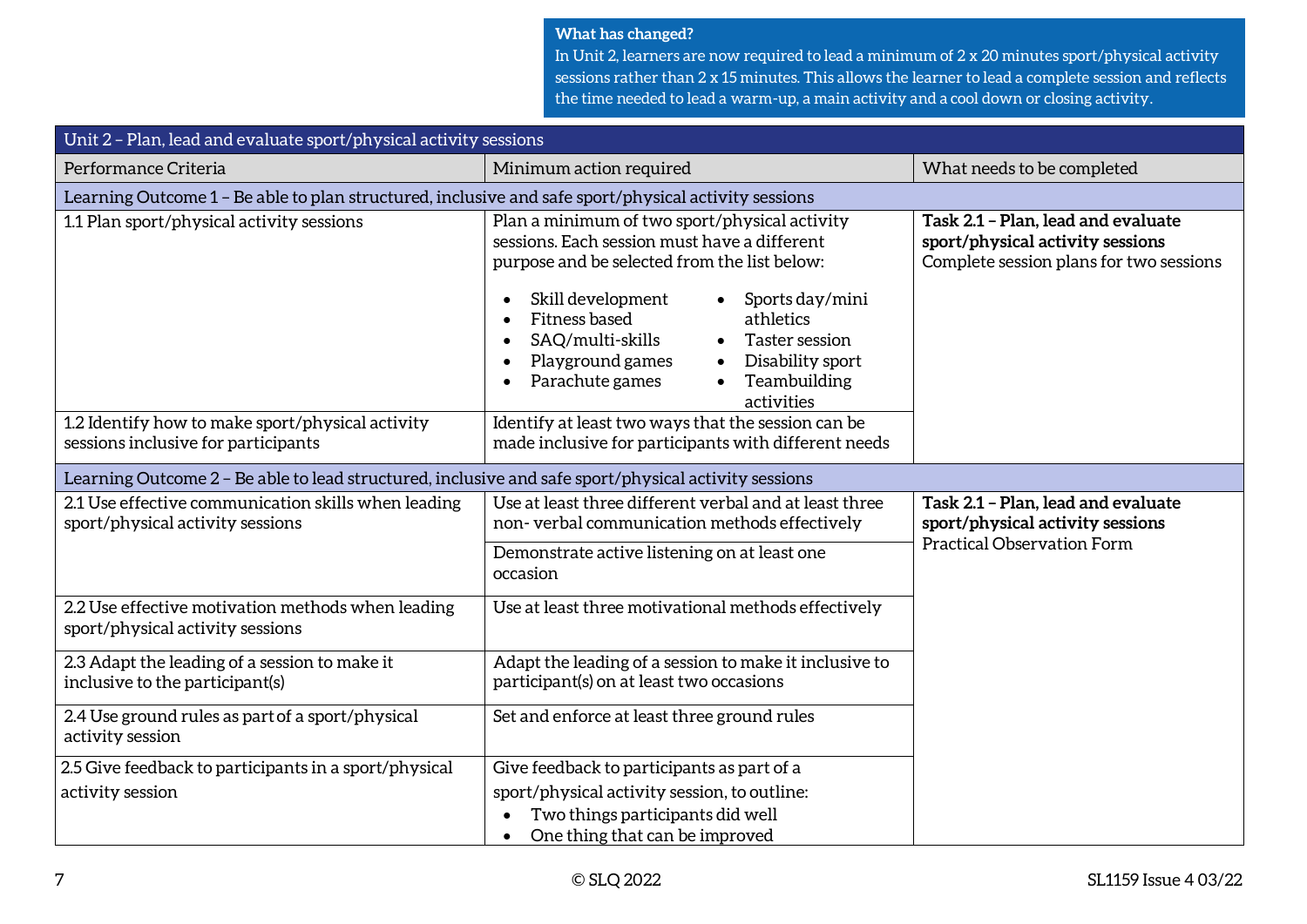| Performance Criteria                                                      | Minimum action required                                                                                                                                                                                                        | What needs to be completed                                                                                                                                     |
|---------------------------------------------------------------------------|--------------------------------------------------------------------------------------------------------------------------------------------------------------------------------------------------------------------------------|----------------------------------------------------------------------------------------------------------------------------------------------------------------|
| 2.6 Complete a risk assessment for a sport/physical<br>activity session   | Complete a risk assessment for at least one<br>sport/physical activity session                                                                                                                                                 | Task 2.2 - Completing a risk assessment<br>for a sport/physical activity session<br>Complete the risk assessment for one<br>planned session                    |
| 2.7 Lead sport/physical activity sessions                                 | Lead a minimum of 2 x 20 minutes sport/physical<br>activity sessions. Each session must have a different<br>purpose from the list provided above                                                                               | Task 2.1 - Plan, lead and evaluate<br>sport/physical activity sessions<br><b>Practical Observation Form</b>                                                    |
| Learning Outcome 3 - Be able to evaluate sport/physical activity sessions |                                                                                                                                                                                                                                |                                                                                                                                                                |
| 3.1 Evaluate sport/physical activity sessions                             | Evaluate the sessions delivered to include:<br>Aspects of the session that went well<br>Aspects of the session that require improvement<br>An explanation of how the evaluation will be<br>used to improve the future sessions | Task 2.1 - Plan, lead and evaluate<br>sport/physical activity sessions<br>Complete evaluation sections of session<br>plans for at least two different sessions |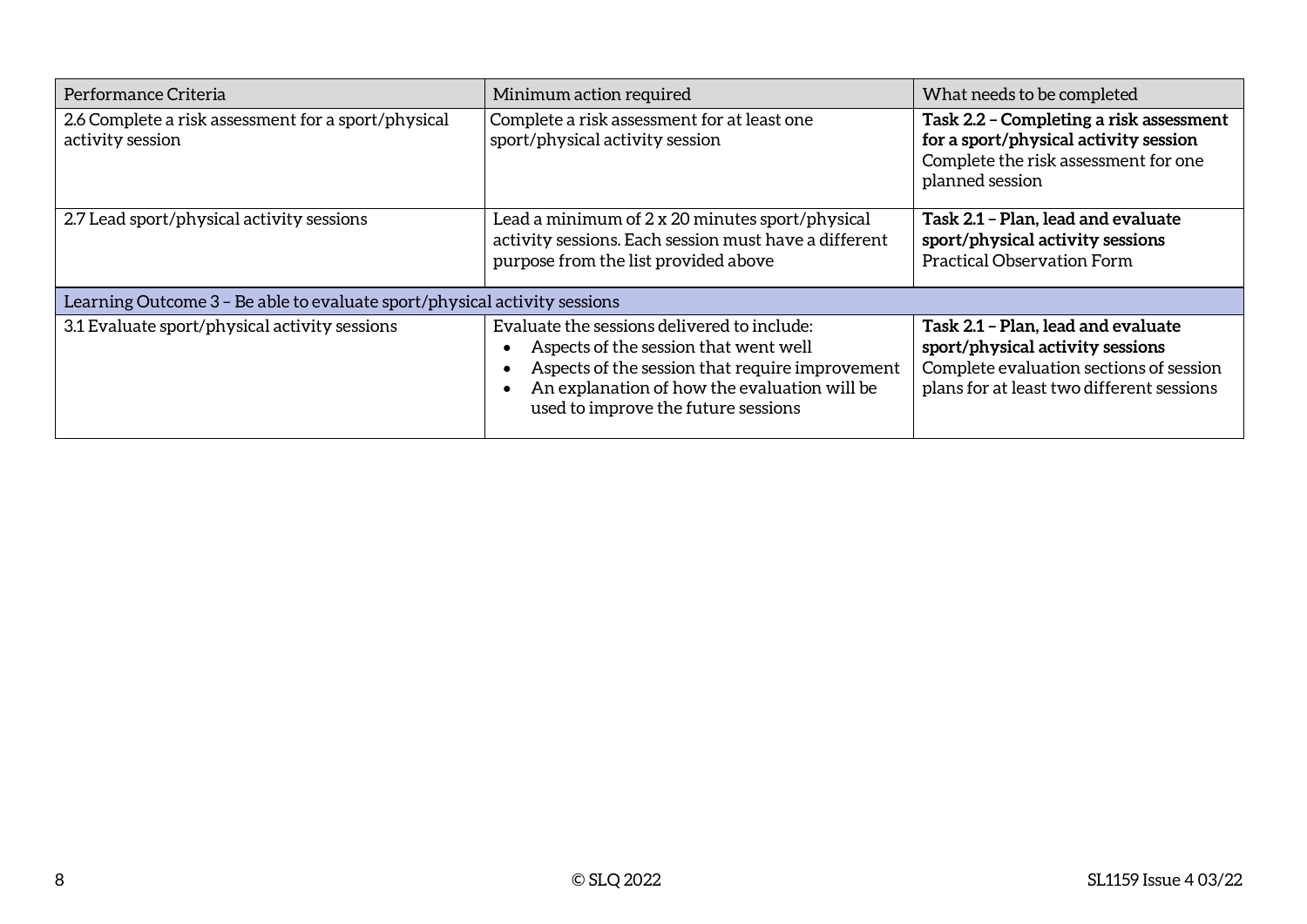In Unit 3, there have been no changes to the Performance Criteria or the Tasks that need to be completed.

| Unit 3 - Assist in planning and leading a sports/physical activity event                                        |                                                                                                                                                                              |                                                                                                                                                   |  |
|-----------------------------------------------------------------------------------------------------------------|------------------------------------------------------------------------------------------------------------------------------------------------------------------------------|---------------------------------------------------------------------------------------------------------------------------------------------------|--|
| Performance Criteria                                                                                            | Minimum action required                                                                                                                                                      | What needs to be completed                                                                                                                        |  |
| Learning Outcome 1 - Understand the different types of sports/physical activity event                           |                                                                                                                                                                              |                                                                                                                                                   |  |
| 1.1 Describe different types of sports/physical activity<br>events                                              | Describe at least five different types of<br>sport/physical activity events. Description to include:<br><b>Key Features</b><br>Main uses<br>Pros and cons<br>Famous examples | Task 3.1 - Types of sports/physical<br>activity events<br>Complete the task worksheet                                                             |  |
| Learning Outcome 2 - Be able to assist in planning a sports/physical activity event                             |                                                                                                                                                                              |                                                                                                                                                   |  |
| 2.1 Take part in the planning of a sports/physical<br>activity event                                            | Work as part of a group to plan at least one<br>sports/physical activity event                                                                                               | Task 3.2 - Plan, lead and evaluate a<br>sports/physical activity event<br>Complete the event plan template for<br>one event                       |  |
| Learning Outcome 3 - Be able to assist in leading a sports/physical activity event                              |                                                                                                                                                                              |                                                                                                                                                   |  |
| 3.1 Take part in the leading of a sports/physical activity                                                      | Take part in the leading of at least one<br>sports/physical activity event                                                                                                   | Task 3.2 - Plan, lead and evaluate a<br>sports/physical activity event<br><b>Practical Observation Form</b>                                       |  |
| Learning Outcome 4 - Be able to evaluate a sports/physical activity event                                       |                                                                                                                                                                              |                                                                                                                                                   |  |
| 4.1 Select and use appropriate methods and tools to<br>evaluate the success of a sports/physical activity event | Evaluate at least one sports/physical activity event                                                                                                                         | Task 3.2 - Plan, lead and evaluate a<br>sports/physical activity event<br>Complete evaluation section of the<br>event planning template one event |  |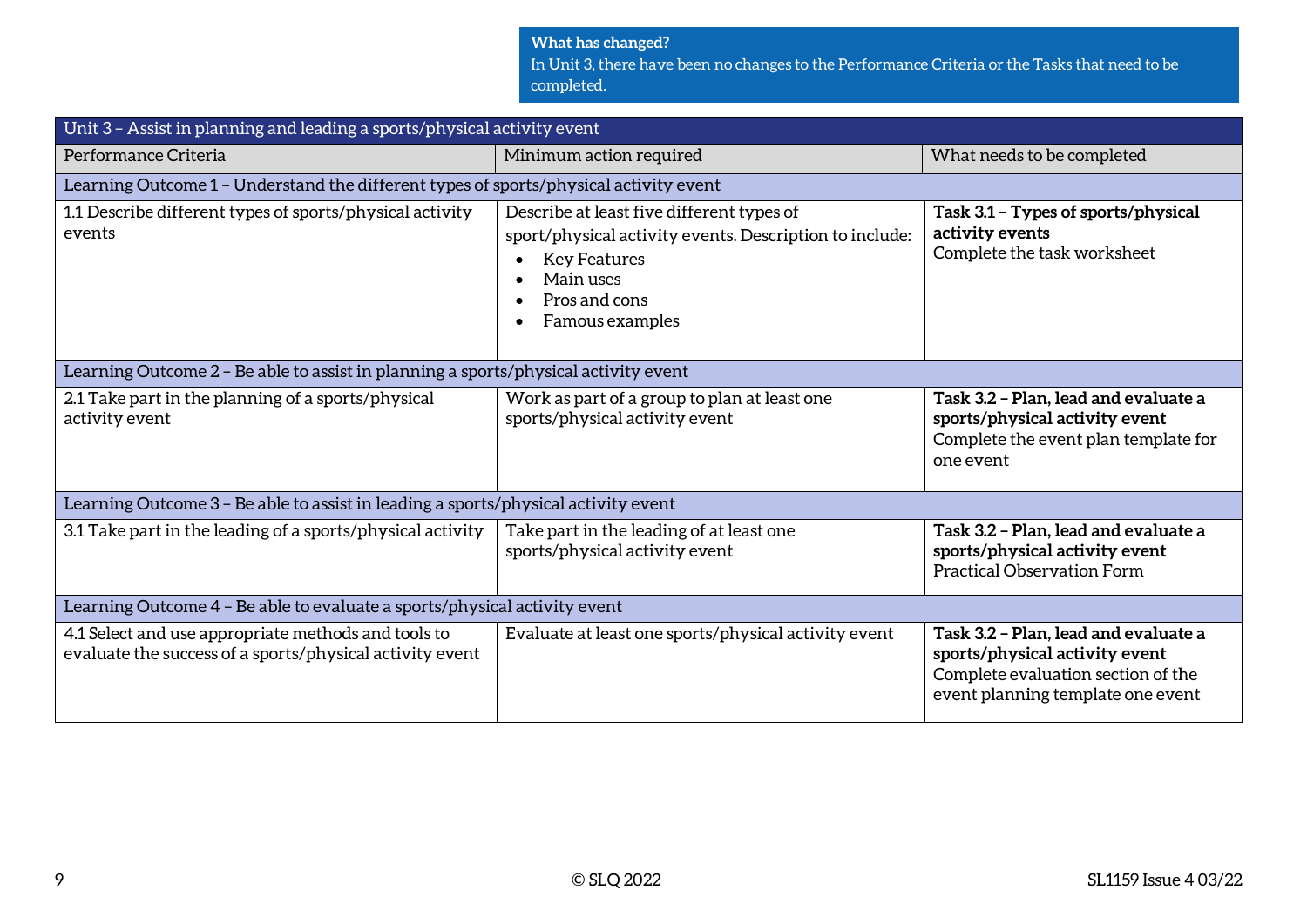In Unit 4, there have been no changes to the Performance Criteria or the Tasks that need to be completed.

| Unit 4 - Lead activities which promote a healthy lifestyle                                                                                                                |                                                                                                                                   |                                                                                             |  |
|---------------------------------------------------------------------------------------------------------------------------------------------------------------------------|-----------------------------------------------------------------------------------------------------------------------------------|---------------------------------------------------------------------------------------------|--|
| Performance Criteria                                                                                                                                                      | Minimum action required                                                                                                           | What needs to be completed                                                                  |  |
| Learning Outcome 1 - Know the factors that contribute to a healthy lifestyle                                                                                              |                                                                                                                                   |                                                                                             |  |
| 1.1 Describe how the following factors may affect a<br>person's health and fitness:<br>Exercise<br>Smoking<br>$\bullet$<br>Drugs<br>Alcohol<br>Diet<br>Age<br>Environment | Identify a minimum of one effect on a person's health<br>and fitness for each of the listed factors                               | Task 4.1 - Factors that contribute to a<br>healthy lifestyle<br>Complete the task worksheet |  |
| 1.2 Describe lifestyle improvement strategies that they<br>could use to improve their own lifestyle                                                                       | Identify a minimum of 2 strategies that could be<br>implemented to improve their own lifestyle and the<br>impact these would have |                                                                                             |  |
| Learning Outcome 2 - Plan, lead and review a session designed to increase a participants' heart rate                                                                      |                                                                                                                                   |                                                                                             |  |
| 2.1 Plan an activity session which is designed to<br>increase participants' heart rate                                                                                    | Plan a minimum of one activity session that will raise<br>participants' heart rate                                                | Task 4.2 - Plan, lead and review a<br>session designed to increase a                        |  |
| 2.2 Lead an activity session which is designed to<br>increase participants' heart rate                                                                                    | Lead for a minimum of 10 minutes and identify the<br>basic visual signs of raised heart rate on at least one<br>occasion          | participants' heart rate<br>Plan template and Practical<br><b>Observation Form</b>          |  |
| 2.3 Review the activity session                                                                                                                                           | Review at least one sport/physical activity session<br>that has been led                                                          |                                                                                             |  |